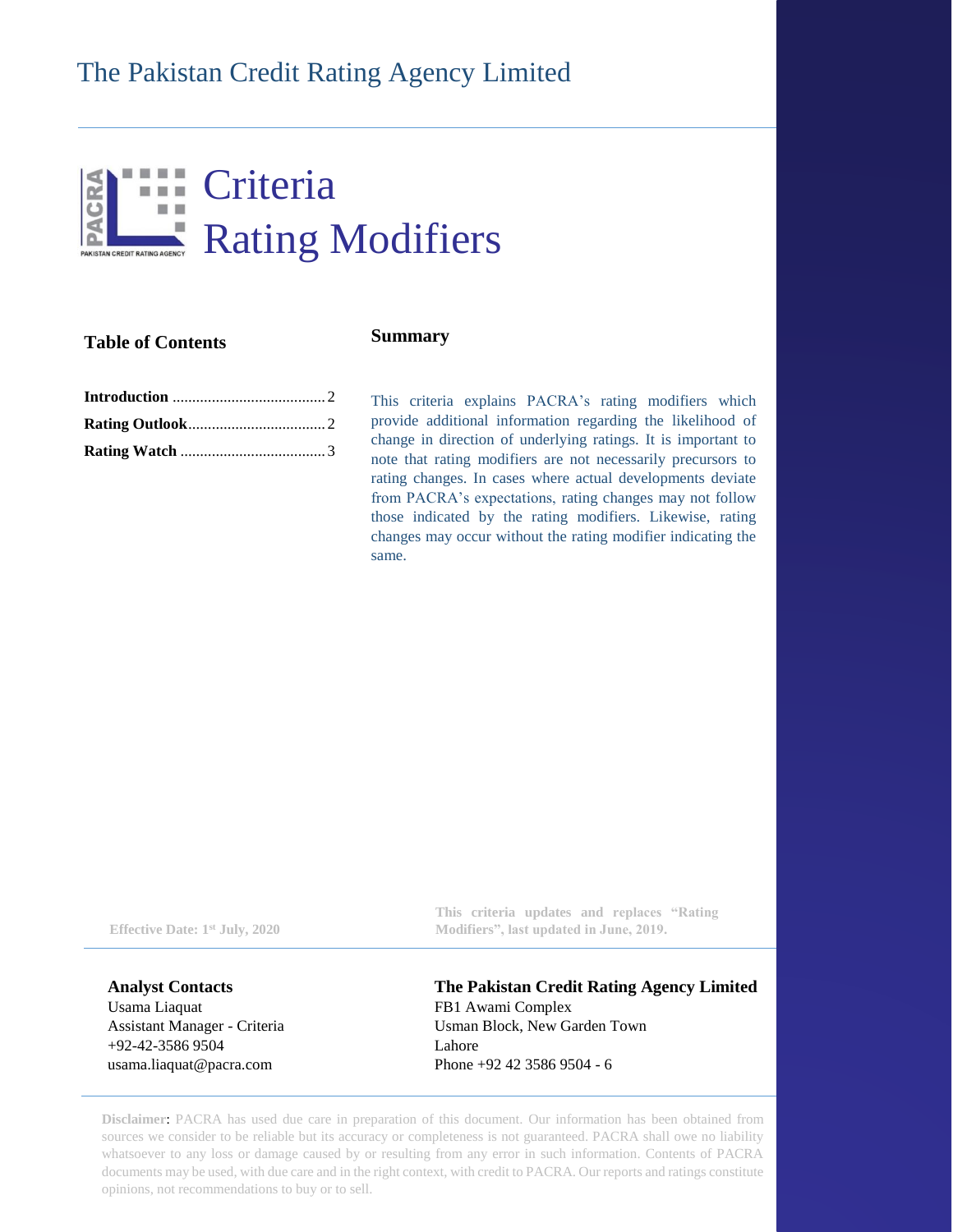

× ш п

CRA

#### **Introduction 0. Introduction**

<span id="page-1-0"></span>*A sound financial ecosystem is critical for functioning of any economy. It is defined by interaction of providers of funds - savers, users of funds - borrowers, financial institutions, and regulators. This system ensures smooth flow of funds between savers and borrowers; wherein, financial institutions provide platform for their interaction. Regulatory oversight safeguards the sanctity of this system. Like all systems, financial system has its own set of challenges. The most prominent being "Risk"; the risk that some participant may not be able to meet its commitments. All participants do their best to manage this risk to maximize their return. This is not possible unless we have independent information on this risk. Here comes expertise of rating agencies, providing independent opinion on credit risk. Flow of funds is only possible when the provider of funds has confidence that user of funds will be able to return these in a timely manner and as committed. Ratings help build this confidence. A higher rating means higher likelihood of timely repayment compared to a low rating. Our ratings are forward-looking and reflect our expectations for future financial and operating performance. However, historical results are helpful in understanding patterns and trends of a company's performance as well as for peer comparisons.*

**0.1** Ratings reflect forward-looking opinion on creditworthiness of underlying entity or instrument; more specifically it covers relative ability to honor financial obligations. The primary factor being captured on the rating scale is relative likelihood of default.

**0.2** Rating modifiers are refinements about a rating opinion that PACRA may use. Rating modifier listings address the likelihood of change in direction of underlying ratings. These are annexed after assigning the rating from the rating scale. A rating modifier listing, however, does not mean a rating change is inevitable and rating changes may occur without the rating modifier indicating the same.

**0.3** Rating modifiers are based on a through-the-cycle approach, rather than on a point-in-time basis. Thus, they are not applicable to opinions based on actual performance. As a result, rating modifiers accompany all PACRA opinions with the exception of Fund Performance Rankings.

<span id="page-1-1"></span>**0.4** PACRA has two types of rating modifiers – Rating Outlook (Outlook) and Rating Watch (RW).

### **Rating Outlook 1. Rating**

**Outlook**

**1.1** Rating outlook indicates the likely direction of a rating over the intermediate term in response to trends in economic and/or fundamental business/financial conditions. It is not necessarily a precursor to a rating change.

**1.2** PACRA updates all its ratings on a biannual basis. Hence, the biannual review would also update the latest status of the outlook. Rating outlook indicates the likely direction of a change in the rating upon the translation of the rating outlook:

- **Positive:** Indicates the likelihood that a rating may be raised;
- **Negative:** Indicates the likelihood that a rating may be lowered;
- **Stable**: Indicates that a rating is not likely to change;
- **Developing**: "developing" designation is used for situations in which there are conflicting elements or future events are unclear that a rating could be raised or lowered or maintained.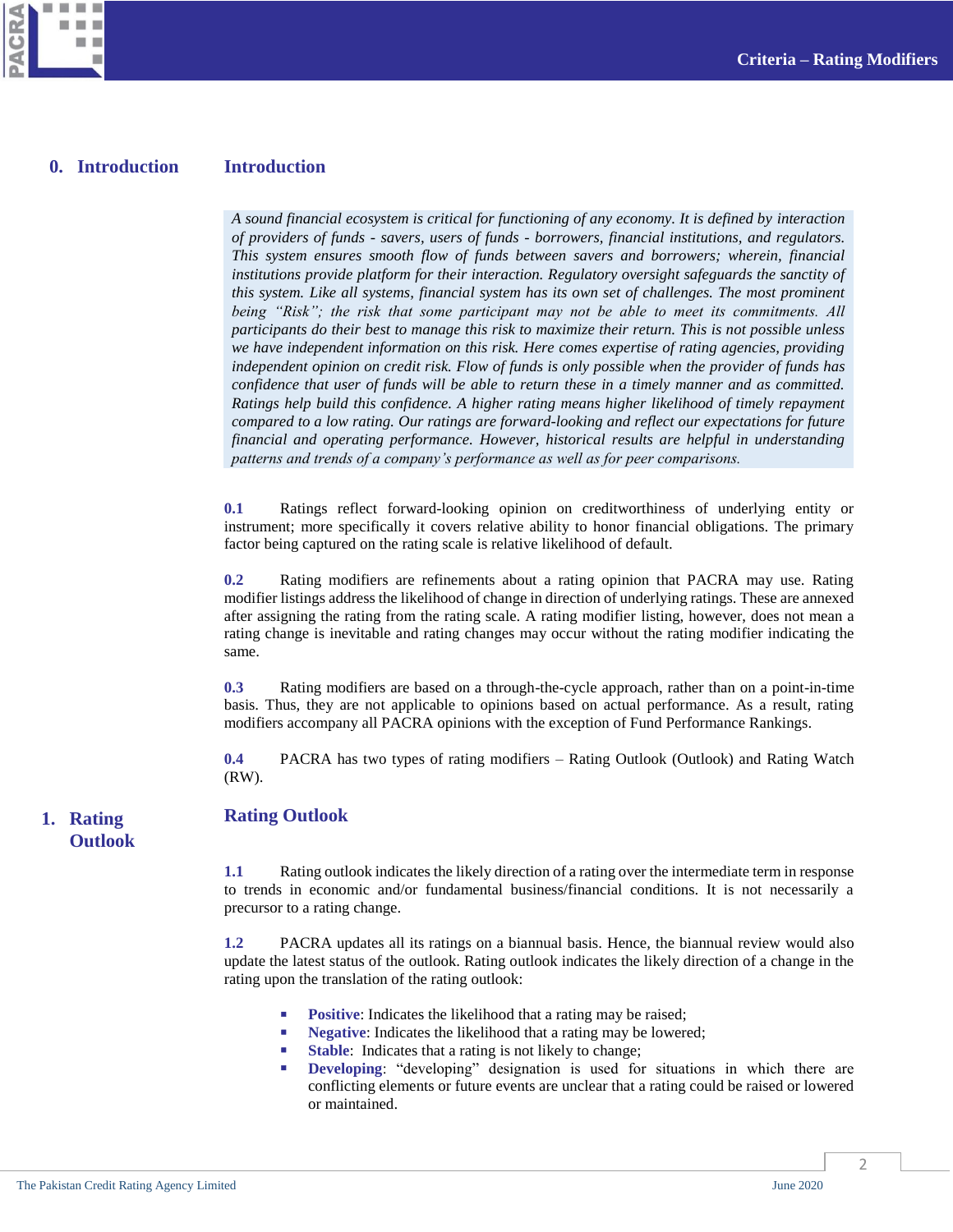

- **1.3** The following points should be considered while interpreting an outlook:
	- An outlook merely indicates PACRA's view that the rating could be changed if the scenario upon which the rating is based does not transpire. Rating outlook is unique to each rating opinion. A very highly rated entity may have a negative outlook associated with the assigned rating, while an entity with a low rating may have a positive outlook. Thus, the outlook must always be considered relative to the underlying rating, rather than in isolation.
	- An outlook reflects PACRA's view regarding the trends and risks affecting the intermediate rating prospects. As such, it isn't necessary for companies within a given industry peer group to have the same outlooks.
	- If an outlook translates into a rating change and an outlook is then assigned to the changed rating, such an outlook is a new outlook yet to translate.
	- It is extremely rare for a rating to be lowered and assigned a positive outlook, or raised and assigned a negative outlook, though it may occur.

**1.4** A rating outlook of 'Positive', 'Negative' or 'Developing' does not imply that any potential change would be only one notch; it could be one notch, several notches or more, depending on the situation. Also, there might be no change in the rating. PACRA may simply revert the outlook to 'Stable'.

#### **Rating Watch 2. Rating Watch**

<span id="page-2-0"></span>**2.1** Rating watch alerts the users to the possibility of a rating change subsequent to, or, in anticipation of some material identifiable event, the rating implications of which remain unclear/undetermined. Examples of such likely events include, but are not limited to, the following:

- Change in ownership by way of merger/demerger/acquisition,
- Operating development,
- Recapitalization,
- Regulatory action.

**2.2** Rating watch is assigned if the rating impact of above mentioned events cannot be accurately assessed at a given time, and additional information is necessary to fully ascertain this. Alternatively, a rating watch is also assigned in cases where the rating implications of an event are clear, however, a specific triggering event is awaited to enable a decisive rating action (for example, shareholder approval or regulatory approval).

**2.3** Rating watch does not mean that a rating change is inevitable. A watch should be resolved within foreseeable future, but may continue if underlying circumstances are not settled. PACRA will generally publish updates to identify, as and when required, its most current assessment of the situation.

**2.4** Rating watch listing does not imply that any potential change would be only one notch; it could be one notch, several notches or more, depending on the situation. Also, there might be no change in the rating. PACRA may simply remove the rating from "Rating Watch" or update the rating with the appropriate action at the time of resolution of the key events triggering the rating watch.